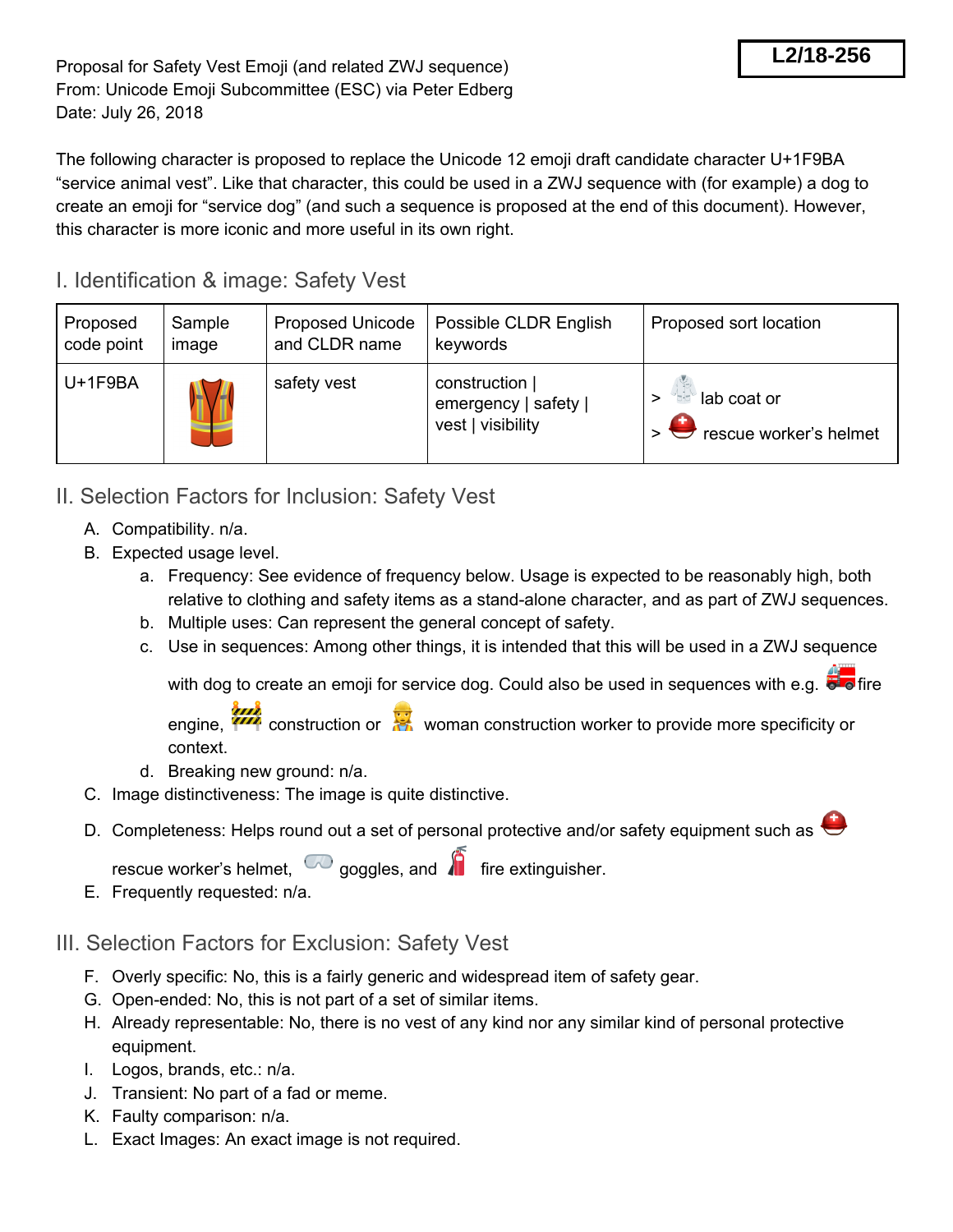## IV. Evidence of Frequency

The following examples compare "safety vest" and "service dog" (considering the use of safety vest in a ZWJ sequence for this purpose) to the following:

- "necktie" as a search term for a clothing emoji whose usage among all emoji is well above the median.
- "magnifying glass" as a search term for an object emoji whose usage among all emoji is well above the median, and which could be used in a small number of ZWJ sequences (like safety vest).

Note that searches use e.g. "safety vest" without quotes to capture more variants; however all of the variants found do reflect the concept of safety vest as represented by the proposed emoji. Also note that searches using Bing and YouTube are not shown because they do not (any longer) return numeric counts for these search terms.

| Google                                  | safety vest                                |             |          |             |  |
|-----------------------------------------|--------------------------------------------|-------------|----------|-------------|--|
|                                         | All                                        | Shopping    | Images   | <b>Maps</b> |  |
|                                         | About 94,000,000 results (0.57 seconds)    |             |          |             |  |
| Google                                  | service dog                                |             |          |             |  |
|                                         | <b>All</b>                                 | <b>News</b> | Images   | Shopping    |  |
|                                         | About 1,370,000,000 results (0.54 seconds) |             |          |             |  |
| Google<br>necktie                       |                                            |             |          |             |  |
|                                         | All                                        | Shopping    | Images   | <b>News</b> |  |
| About 46,300,000 results (0.37 seconds) |                                            |             |          |             |  |
| Google                                  | magnifying glass                           |             |          |             |  |
|                                         | All                                        | Images      | Shopping | <b>News</b> |  |
|                                         |                                            |             |          |             |  |

About 47,800,000 results (0.38 seconds)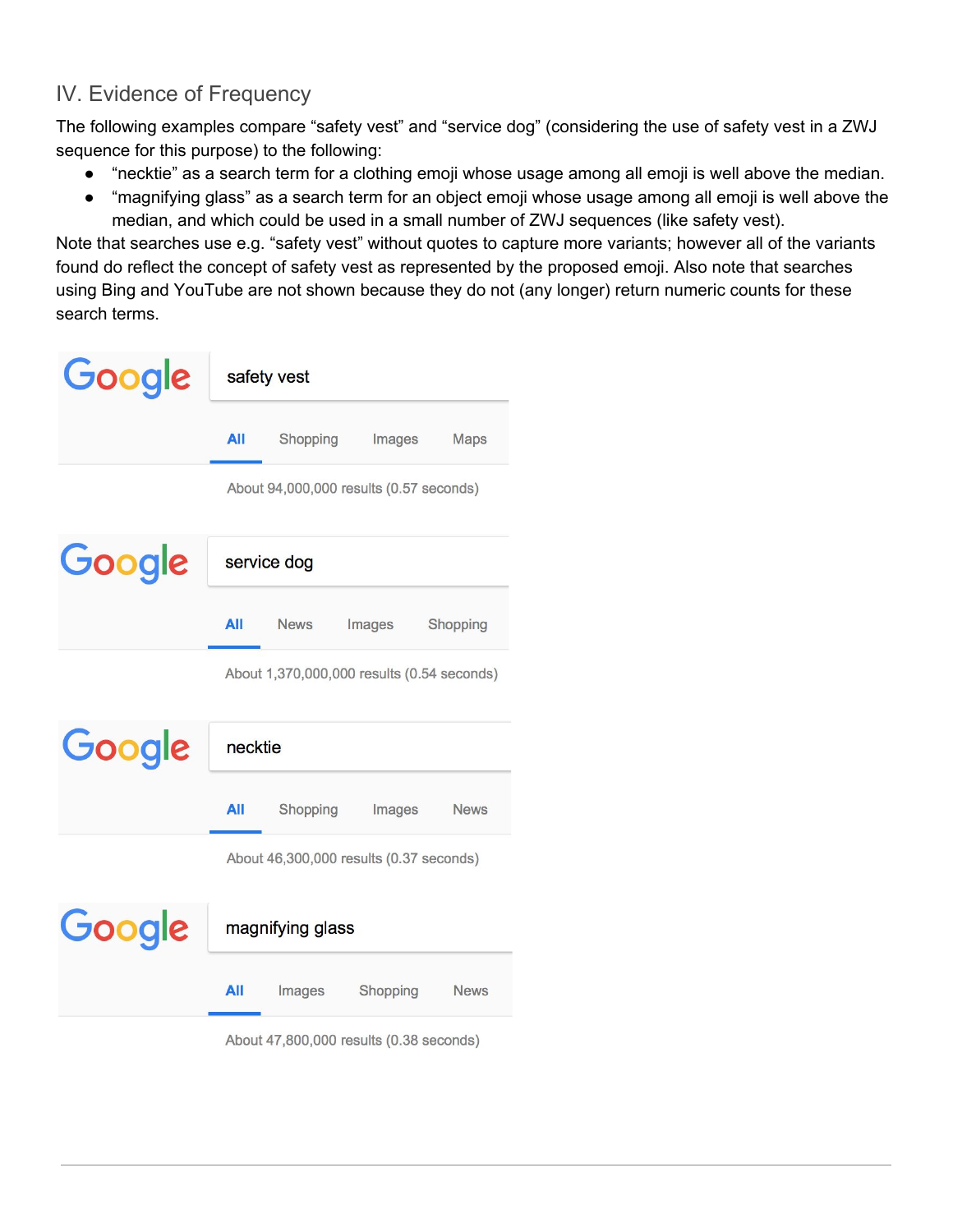